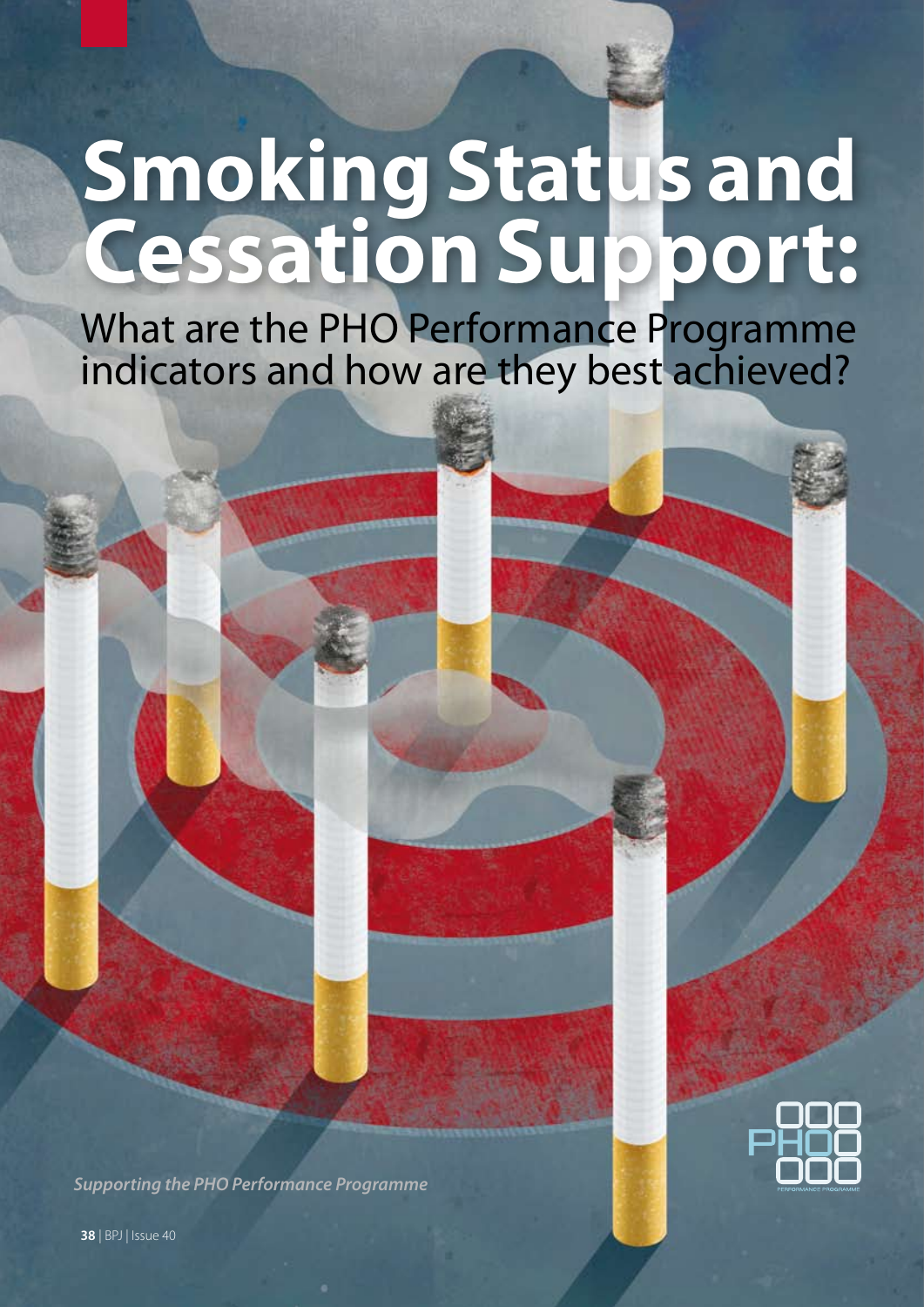# **Programme objectives**

The PHO Performance Programme has now been running for five years. It was established to pursue two primary objectives:

- 1. To encourage and reward improved performance by PHOs in line with evidence based guidelines
- 2. To measure and reward progress in reducing health inequalities by including a focus on high need populations

PHOs receive performance based payments which are linked to key performance indicators. These indicators are reviewed annually and adjusted to take into account factors which may vary from region to region, such as age and ethnicity. The indicators which have been funded since 1 July are shown in Table 1.

# **Smoking status recorded**

The purpose of the smoking status indicator is to encourage health providers to ask about and record the smoking status of their patients.<sup>1</sup>

## **Targets and funding**

*The PHO Performance Indicator and target is: For at least 90% of the number of enrolled people aged 15 to 74 years to have had their smoking status recorded*. 1

Recording of smoking status accounts for 7% of a PHO's performance payment, with 5% allocated for achieving the target in the high needs population,\* and 2% for achieving the target amongst the rest of the population.<sup>1</sup>

\* High needs is defined as Māori and Pacific peoples and people living in New Zealand deprivation decile 9 or 10 socioeconomic areas (most deprived).

| <b>Chronic conditions</b> | Cervical cancer screening                                | 9%  |
|---------------------------|----------------------------------------------------------|-----|
|                           | Breast cancer screening                                  | 6%  |
|                           | Ischaemic cardiovascular disease detection               | 9%  |
|                           | Cardiovascular disease risk assessment                   | 20% |
|                           | Diabetes detection                                       | 9%  |
|                           | Diabetes follow-up after detection                       | 9%  |
|                           | <b>Smoking status</b>                                    | 7%  |
|                           | Smoking advice and/or cessation support                  | 13% |
|                           |                                                          |     |
| Infectious disease        | Influenza vaccine in people aged over 65 years           | 9%  |
|                           | Age appropriate vaccinations for children aged two years | 9%  |
|                           |                                                          |     |

Table 1: Funded PHO Performance Indicators with annual weighting for the period commencing 1 July, 2011<sup>1</sup>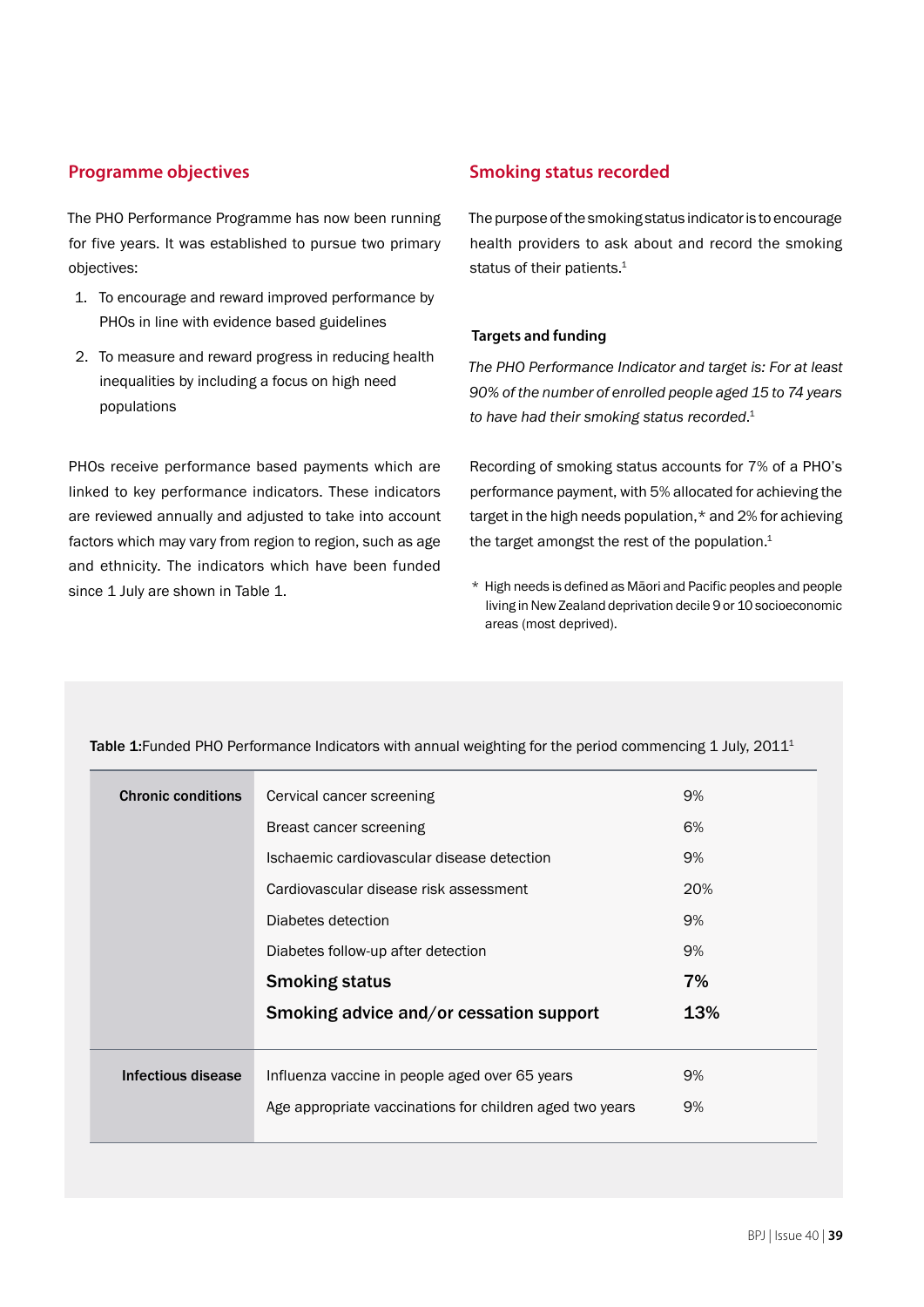#### **How is it calculated?**

The number of people enrolled in the PHO who have ever had a smoking status recorded (numerator) is divided by the number of people enrolled aged 15 to 74 years within the PHO (denominator).

#### **How should smoking status be recorded?**

In order for smoking status records to be retrieved from the Practice Management System (PMS) an appropriate Read code needs to be entered (Table 2).

#### **How to achieve the target**

The recording of smoking status can be achieved simply. For this reason, it is important that every practice meets the performance target in order for the PHO to receive maximum funding. A simple routine of checking and if necessary recording or updating the patient's current smoking status, at the start of every consultation is all that is required.

Table 2: Read codes for smoking status<sup>2</sup>

| Category              | Read code                                    |
|-----------------------|----------------------------------------------|
| Never smoked tobacco  | 1371                                         |
| Current smoker status | 1372-137S (excluding<br>137D, 137E and 137I) |
| Tobacco dependence    | F251.                                        |
| Smoking history       | 7PSA                                         |

## **Smoking advice and cessation support**

This indicator was funded in July 2011 for the purpose of prompting providers to give brief advice to stop smoking to all current smokers, and to provide evidence-based cessation support. There is a natural progression between the two smoking indicators. Once smoking status has been recorded, where applicable, a discussion can be initiated on smoking behaviour and smoking cessation following the ABC format (see below).

## **Targets and funding**

The PHO Performance Indicator and target is: For at least 90% of enrolled patients, who are current smokers and have been seen in general practice, to have been given brief advice and/or provided with cessation support in the last 12 months. $1$ 

#### **A minimum threshold applies**

The smoking advice and cessation support indicator is categorised as phase two. Once 70% of the eligible population has had their smoking status coded, funding is then made available to the PHO.

When a PHO is eligible for funding the weighting is 13%, with 9% allocated for high needs and 4% for the rest of the population.

## **What qualifies as brief advice and cessation support?**

Brief advice: Any documentation that a patient who currently smokes was advised to stop smoking. In many cases this will take the form of consultation notes relating to a smokers willingness to quit. If any offer of cessation support – whether it was accepted or refused - is documented then it is considered brief advice to quit was also given.

Cessation support: Any referral made to a smoking cessation support programme, prescribing of nicotine replacement therapy (NRT) and/or smoking cessation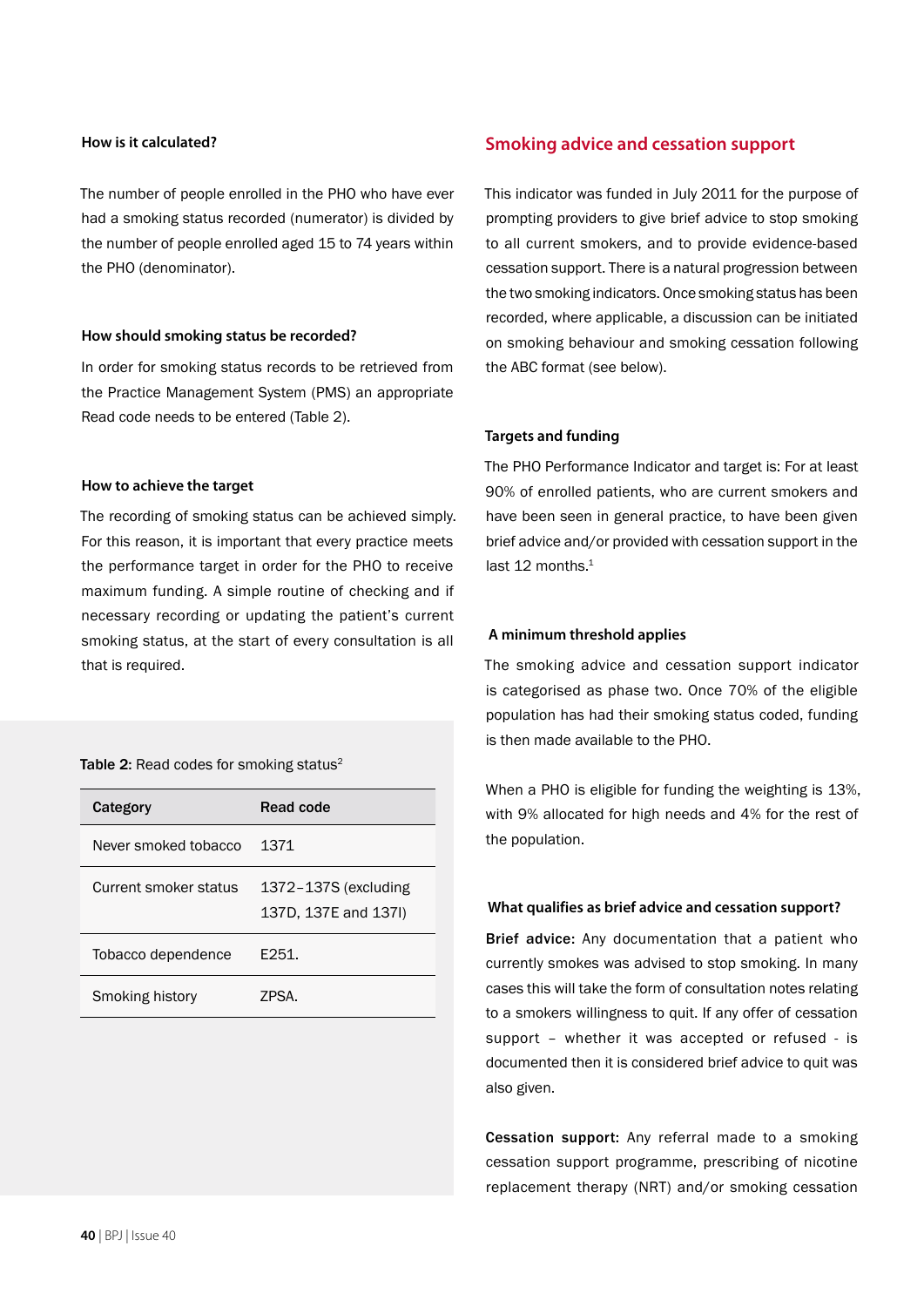pharmacotherapy, or provision of behavioural support either face to face or via the telephone.

#### **How is it calculated?**

The number of enrolled patients with a smoking status of current smoker recorded within the last 15 months, that have been given smoking advice and/or cessation support in the last 12 months (numerator) is divided by the denominator. The denominator is the number of enrolled people in the PHO who have had a smoking status of current smoker in the last 15 months, adjusted to account for the number of people aged 15 to 74 years expected to have presented to general practice in the last 12 months.

# **How should brief advice and cessation support be recorded?**

To allow information to be extracted from a PMS an appropriate Read code must be entered for every patient who is given smoking advice and offered cessation support (Table 3).

#### **How to achieve to the targets with the ABC**

New Zealand guidelines recommend that smoking cessation advice should be strongly and repeatedly recommended to all people who smoke.<sup>3</sup> The ABC is an evidence-based, best practice smoking cessation intervention promoted for use in general practice. The aim is to gather information in order to provide advice and support to the patient.

- $A =$  Ask the patient about their smoking
- $B =$  Give brief advice to quit
- C = Offer evidence based cessation support

Health professionals are encouraged to use their judgement when implementing the ABC. Strategies that are personally relevant and emphasise the benefits to the patient and their family are more likely to be effective.

Table 3: Read codes included for brief advice to stop smoking and smoking cessation support or referral2

| Brief advice to stop smoking              | Read code           |  |  |
|-------------------------------------------|---------------------|--|--|
| Health education - smoking                | 6791.00             |  |  |
| Brief cessation advice given              | ZPSB <sub>10</sub>  |  |  |
| Patient refused cessation support         | ZPSC90              |  |  |
| Smoking cessation support or referral     |                     |  |  |
| Referral to cessation support             | $ZPSC10^*$          |  |  |
| Prescribed cessation medication           | $ZPSC20*$           |  |  |
| Provided cessation behavioural<br>support | ZPSC30 <sup>*</sup> |  |  |

\* If a brief advice to stop smoking Read code is not entered, however, a smoking cessation support or referral Read code is, then, it will automatically be assumed that brief advice to stop smoking has been given.

#### **The benefits of participation**

The proportion of smokers in New Zealand declined from 24.4% in 2006 to 21.8% in 2009.4 In order to continue this trend it is important that primary care continues to push the "quit smoking" message. It is known that advice from a health professional increases the likelihood of a person quitting smoking.5 In addition, providing appropriate access to resources such as nicotine replacement therapy (NRT), pharmacotherapy and specialist counselling services has been shown to further increase the chances of success of any quit attempt.<sup>5</sup>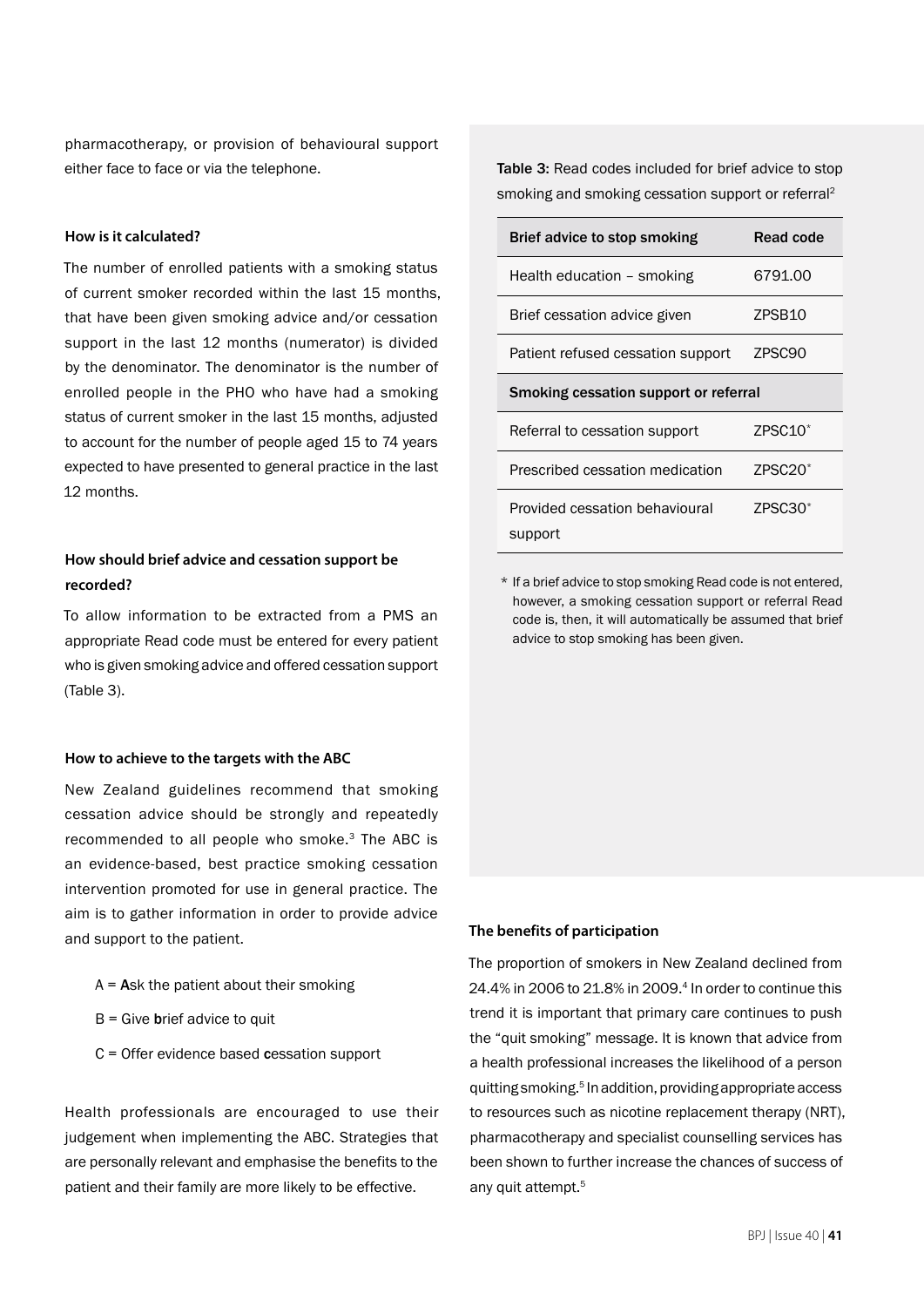

# **A focus on smoking cessation**

## **Case Study 1**

*A 20 year old female presents for a routine visit. The patient has a two-year-old child and she mentions that she is pregnant again. As part of a general health assessment, you ask her about her smoking status, she confirms she still smokes and her flatmates smoke. She is very reluctant to try to quit as she believes that smoking is safer for her baby than taking "chemicals" like NRT.* 

The risks of smoking while pregnant far outweigh any risk that NRT treatment presents. The adverse effects of smoking while pregnant include low birth weight, pre-term delivery, childhood respiratory disease and attention deficit hyperactivity disorder. In particular, children exposed to cigarette smoke in the womb are at much higher risk from sudden infant death syndrome (SIDS). Compared to smoking, NRT results in the foetus being exposed to less nicotine.

It is recommended that NRT products such as gum, lozenges, sublingual tablets and inhalers are used in preference to patches, as the amount of nicotine delivered is less.<sup>6</sup> NRT is available at a subsidised rate to the patient

of \$3 for an eight week supply through Quitline, a Quit Card provider or on prescription from a General Practitioner.

There is insufficient evidence to recommend the use of nortriptyline, bupropion or varenicline to women who are pregnant.6

It is important that this patient is given the opportunity to benefit from education, support, cessation strategies and NRT at a time when her foetus is particularly vulnerable to the harmful effects of smoking. Highlighting the benefits that her and her family would gain by quitting may motivate the mother to quit. These benefits include:

- Presenting a positive role model to her children of a parent who does not smoke will reduce the chances that her children will smoke
- Improving the health outcomes for her baby through reduced risk of still birth, postnatal complications and SIDS
- Improving the health of her children through reduced risk of asthma and bronchial complications
- **•** Increasing the family's ability to save money
- **·** Improving the patient's health
- Reducing the risk of dying early

It can often be worthwhile reminding patients that although it is nicotine which causes the addiction, it is the >5000 compounds that are inhaled during smoking that damages the body.<sup>7</sup> NRT in comparison is relatively harmless.

## **Case Study 2**

*A 56 year old Māori male patient has recently had a heart attack (15 days ago). He has been discharged from hospital and has not smoked since. The patient is now highly motivated to stop smoking completely. You discuss the range of treatment options available to the patient.*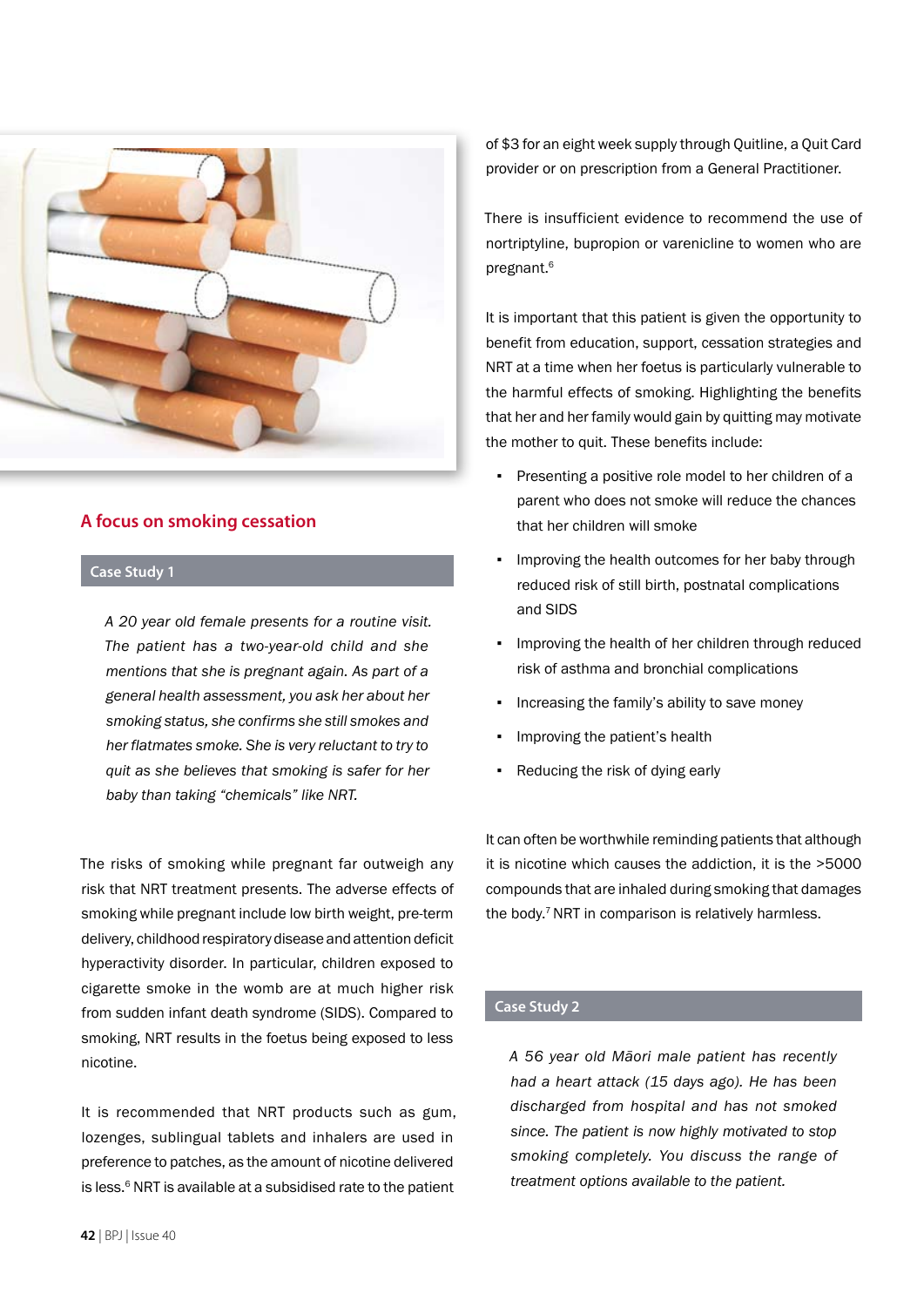Often highly motivated people will want to quit by "going cold turkey". It is important that these people understand that this is one of a number of options available – it is also the least likely to succeed.<sup>6</sup> A good idea is to discuss the potential for a relapse with people considering quitting by "cold-turkey". One possibility for a person who wishes to avoid medication, is to prescribe NRT and to advise use only if they are strongly tempted to smoke again.

NRT can be safely used by almost anyone who wants to quit smoking. NRT approximately doubles a person's likelihood of quitting and is an appropriate cessation aid for this patient.<sup>6</sup> There is no evidence that one NRT product is more effective than any other and patient preference should be the primary consideration in treatment choice. However, heavier smokers do benefit from a higher steadystate dose (e.g. 24 hour 21 mg patches and 4 mg gum). Nicotine, by itself, is not a risk factor for cardiovascular disease (CVD) or acute cardiovascular events. Oral NRT is the preferred treatment option in this circumstance as nicotine levels can be reduced more rapidly if complications arise.8

Both bupropion and varenicline can be safely prescribed following a serious cardiovascular event. The possible adverse effects of these medicines need to be balanced against the risk of the patient relapsing into smoking. Uncommon cardiovascular adverse effects of varenicline include atrial fibrillation and palpitations.<sup>9</sup> The possible adverse cardiovascular effects of bupropion include; tachycardia, palpitations, vasodilation, postural hypotension, hypertension (severe in some case), flushing and syncope.<sup>9</sup>

Varenicline is available under Special Authority and in order to qualify, amongst other criteria, patients must first have made two or more unsuccessful quit attempts using NRT, or a failed attempt with bupropion or nortriptyline. Patients considering varenicline, particularly those with a history of mental illness, need to be advised of the possibility of personality and mood disorders developing, including suicidal ideation (see Case study 3).

Nortriptyline is contraindicated during the acute recovery period following myocardial infarction. Known adverse effects of nortriptyline include; hypotension, hypertension, tachycardia, palpitation, myocardial infarction, arrhythmias, heart block and stroke.<sup>10</sup>

The assistance of cessation support services such as Quitline, also increase the chances of becoming smokefree. When cessation support is combined with NRT a person is four to five times more likely to quit.<sup>6</sup> Smoking cessation services available include:

- Quitline Ph. 0800 778 778 six days a week. For further information see: www.quit.org.nz
- Aukati Kai Paipa a service provided by Māori health providers for Māori who smoke. For further information see: www.tehotumanawa.org.nz
- **DHBs and practices which have implemented their** own cessation services

# **Case Study 3**

*A 53 year old man with depression who smokes 30 cigarettes a day is currently taking fluoxetine and attending counselling sessions. The patient is now motivated to make further changes in his life.*

New Zealand guidelines report that quitting smoking does not worsen a mental health disorder, although close monitoring of a patient's mental health status is advised whenever behavioural changes are undertaken.<sup>5</sup> Given that the patient appears motivated, his depression is likely to be well controlled and counselling sessions are likely to reduce the impact his quit attempt might have on his depression. However, it would be advisable to ask about the frequency of counselling and confirm that the patient will also be supported by family and friends.

Smoking is known to induce some liver enzymes (e.g. CYP 1A2). When people stop smoking, some medicines are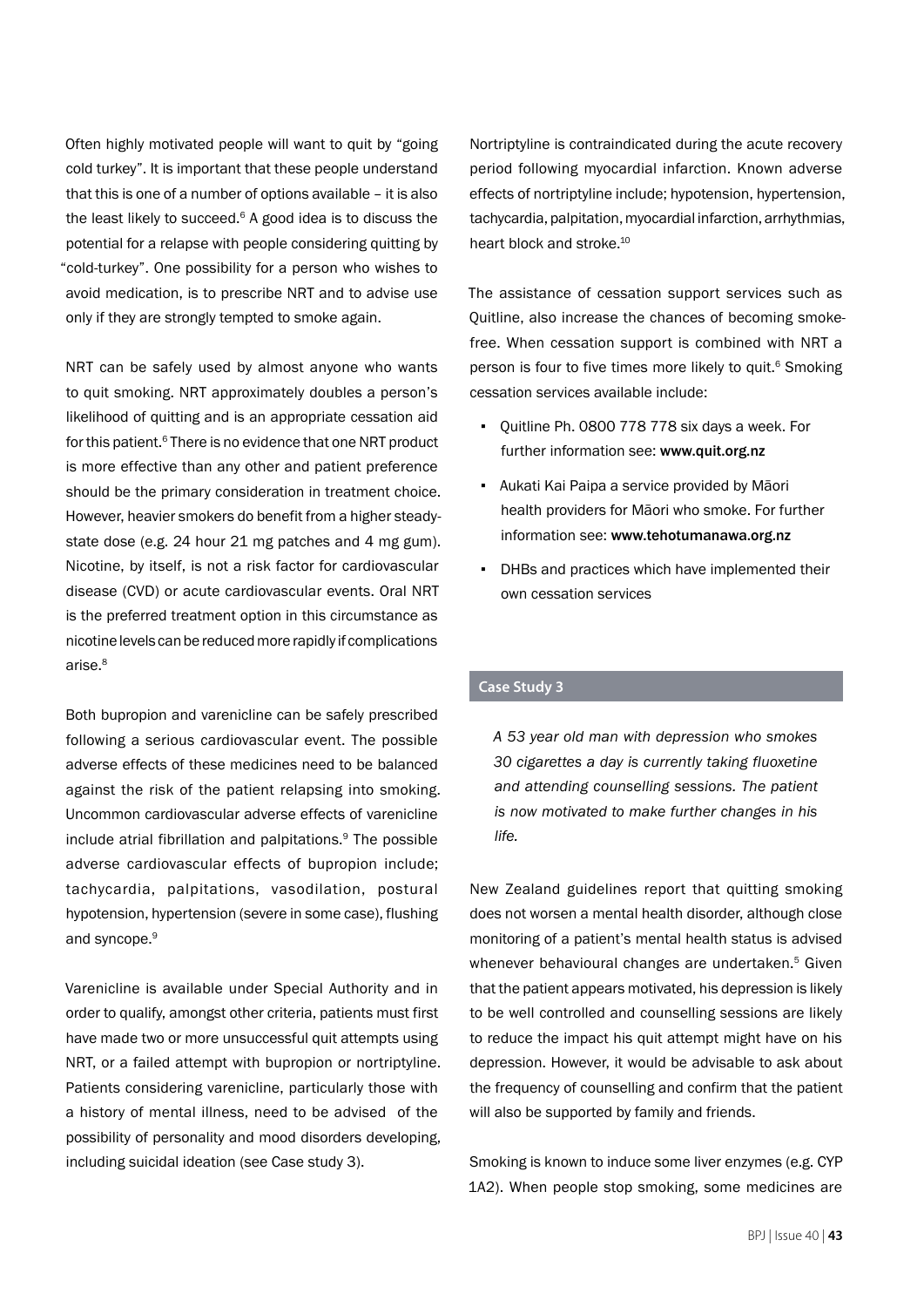metabolised more slowly and dosages may need to be reduced. Medicines that may be metabolised at different rates when a person quits smoking include; clozapine, olanzapine, chlorpromazine, imipramine and haloperidol.

 $\mathbb{G}$  For an extensive list of medicines affected by smoking (or cessation) see Appendix 9 of the New Zealand smoking cessation guidelines.6

The rate of smoking among people with mental health disorders is higher than the rest of the population. This group also appear to benefit from more intensive cessation interventions such as multi-session support.6

NRT can be safely used to assist people who have a history of mental illness to quit smoking, and in general, should be considered first line treatment for this patient group.

Caution is advised when prescribing nortriptyline, bupropion or varenicline to patients with a history of mental illness due to the potential effect on the underlying condition, adverse effects and possible interactions with other medicines. N.B. in the present scenario, fluoxetine does not have any clinically significant interaction with smoking cessation medicines.

Nortriptyline is contraindicated in patients taking other tricyclic antidepressants or monoamine oxidase inhibitors (MAOI), due to an increased risk of serotonin syndrome.10 Bupropion is contraindicated in patients taking MAOIs and a minimum of 14 days needs to elapse between discontinuation of a MAOI and the beginning of bupropion treatment.<sup>11</sup> Bupropion and to a lesser extent nortriptyline may cause adverse effects in patients with a low seizure threshold.<sup>11</sup>

Varenicline has been associated with increased suicidal ideation. Patients taking this medicine (and their families), must be told of the need to monitor for serious changes in thoughts or behaviour, including; anxiety, psychosis, mood swings, agitation, aggression, depression and suicidal ideation. Further studies are required to understand the effect of varenicline in patients with serious psychiatric illnesses such as schizophrenia, bipolar disorder and major depressive disorder.9

 $\mathbb{G}$  For further information see "Smoking cessation pharmacological therapy", BPJ 20 (Apr, 2009).